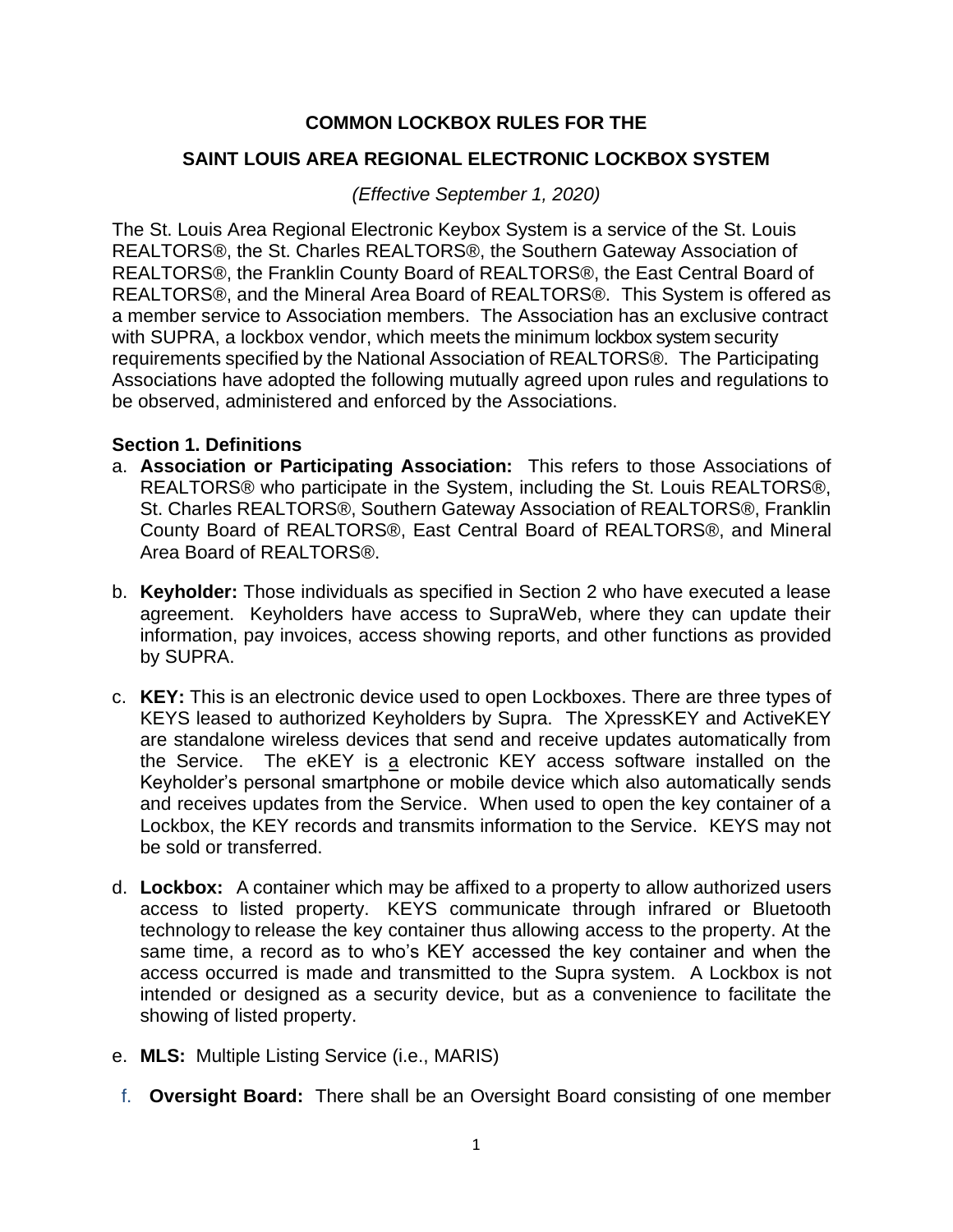(Oversight Board Member) from each Participating Association. The Oversight Board Member shall be the current Executive (AE) of each Participating Association. The purpose of the Oversight Board shall be to make recommendations to the Participating Associations relative to system vendors, rules and rules enforcement and operational matters. Additionally, the Oversight Board shall review and evaluate certain matters involving background checks of Keyholders, claims or allegations of illegal activity by Keyholders, and the selfreporting of illegal activity by Keyholders and shall make a determination whether to suspend the Service, deny access to the Service, or take some other appropriate action based on their review and evaluation.

- g. **PIN:** A Personal Identification Number assigned to Keyholder for use in connection with the KEY device, in order to prevent the use of the KEY device by unauthorized persons.
- h. **Service:** A lockbox service offered by of the Associations participating in the System to provide a KEY controlled system to facilitate the showing of listed property.
- i. **System:** The St. Louis Area Regional Electronic Lockbox System.

# **Section 2. Keyholders**

- a. Any REALTOR® or REALTOR-Associate® member shall be eligible to hold a KEY subject to approval of their application and their execution of a lease agreement.
- b. Any REALTOR® or REALTOR-Associate® member that is not a member of a participating Association may receive services through one of the participating Associations, which will be identified as their local participating Association. Such individual is eligible to hold a KEY subject to payment of fees and execution of a lease agreement with their participating Association without having to become a REALTOR® or REALTOR-Associate® member of that participating Association.
- c. No member of a participating Association is required to participate in the Service. Licensed real estate agents whose licenses are with referral companies or are with non-member firms may NOT participate in the Service.
- d. Affiliate members of an Association, actively engaged in a recognized field of real estate practice requiring inspection of listed property or access to listed property in accordance with Section 3, may lease a KEY, subject to approval of their application and their execution of a lease agreement. The lease agreement shall be signed by the applicant, principal, partner or corporate officer of the Keyholder's firm and, if applicable, the sales associate/broker for whom the applicant works. All parties who sign the lease agreement on behalf of an individual who is affiliated with a brokerage or other company shall be responsible for any non-conforming actions, misuse of equipment or the Service, or any outstanding fees.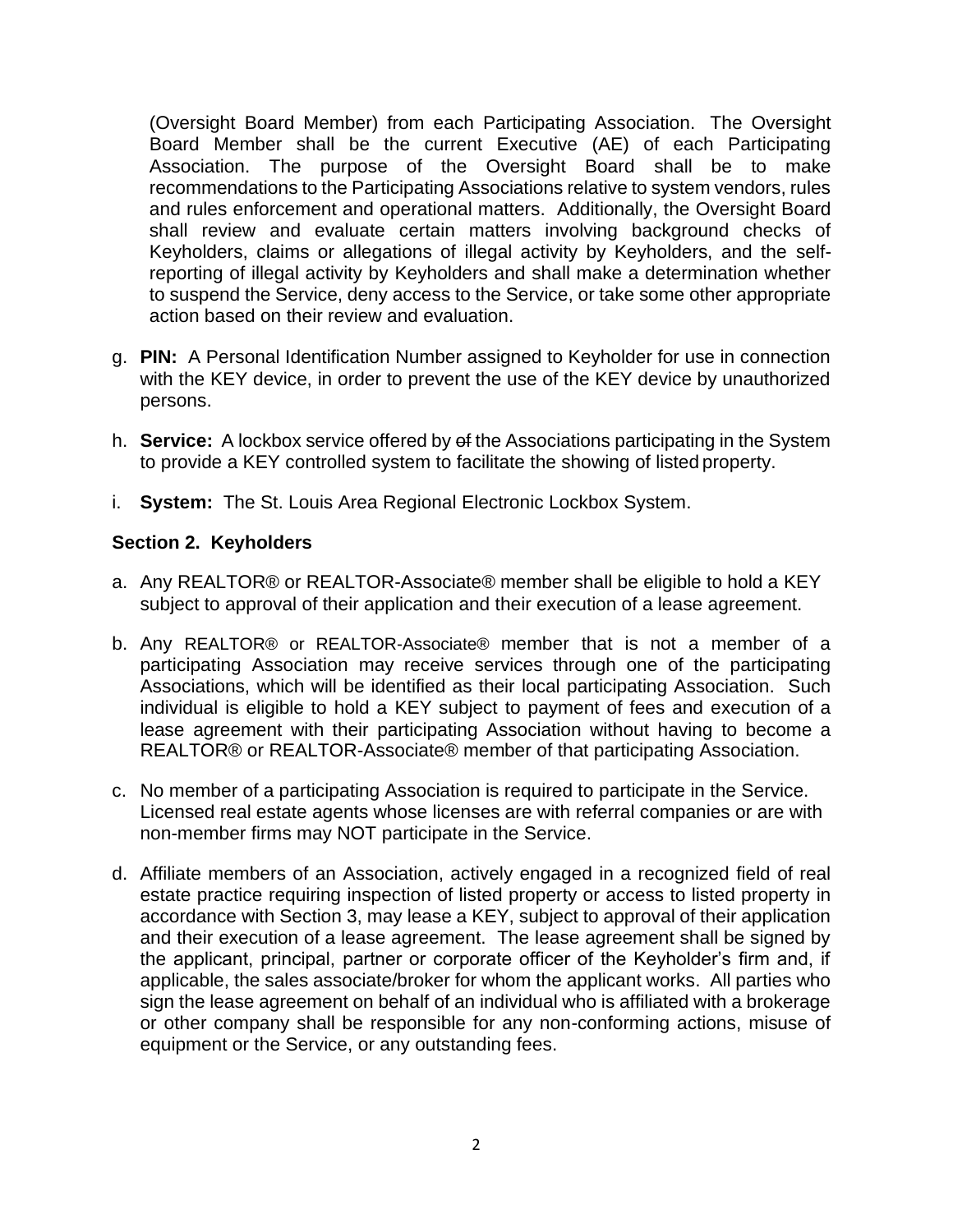# **Section 3. Affiliates**

- a. Qualified Affiliate members who are not licensed by the state in which they work shall require satisfactory completion of a state and/or federal criminal background check at their expense. A Qualified Affiliate's eligibility to enter into a Keyholder lease agreement shall be subject to the review and approval of the criminal background check approved by the Association's board of directors. Associations may refuse to sell or lease lockbox keys, may terminate existing key lease agreements, and may refuse to activate or reactivate any key held by an individual who has been convicted of a crime within the past seven (7) years in accordance with Section 8. The Association may, at its discretion, conduct a state and/or federal criminal background check at any time while such Qualified Affiliate is a Keyholder to determine continued eligibility.
- b. For the purpose of this Section, qualified Affiliate members are those Affiliates who are engaged in a recognized field of real estate requiring inspection of property or access to listed properties. These Affiliates shall include, but not be limited to:
	- A. Unlicensed personal assistants and administrative/clerical staff who are under the direct supervision of a REALTOR® member of a participating Association.
	- B. Radon Inspectors
	- C. Home Inspectors
	- D. Photographers
	- E. Home Stagers
	- F. Pest Control Companies
- c. The Affiliate shall certify that they are engaged in a recognized field of real estate as outlined above, and that the KEY will be used solely for purposes related to the Affiliate's business as specified in the Affiliate application.
- d. It shall be a violation for any Affiliate Keyholder to use the electronic key to gain access to a property, or to allow any other person to gain access to a property, without first having obtained specific permission for the access from the listing agent or brokerage. Violation of this rule may result in a fine and/or termination of KEY services as outlined in Section 16.
- e. All Affiliate Keyholders must hold a valid license if their industry requires licensure in the state in which they work. Licensed Affiliate Keyholders may be required to provide proof of licensure along with proof of continued licensure. This requirement would apply to any current or future Affiliate Keyholders.
- e. Any Affiliate Keyholder who fails to fulfill their licensing requirements; or has such license suspended, terminated or revoked, will lose their Keyholder privileges immediately. Affiliate Keyholder grants the Association permission to verify continued licensure where applicable and shall cooperate with the Association in obtaining such verification.
- f. All Affiliate members who desire to become Keyholders must receive instruction on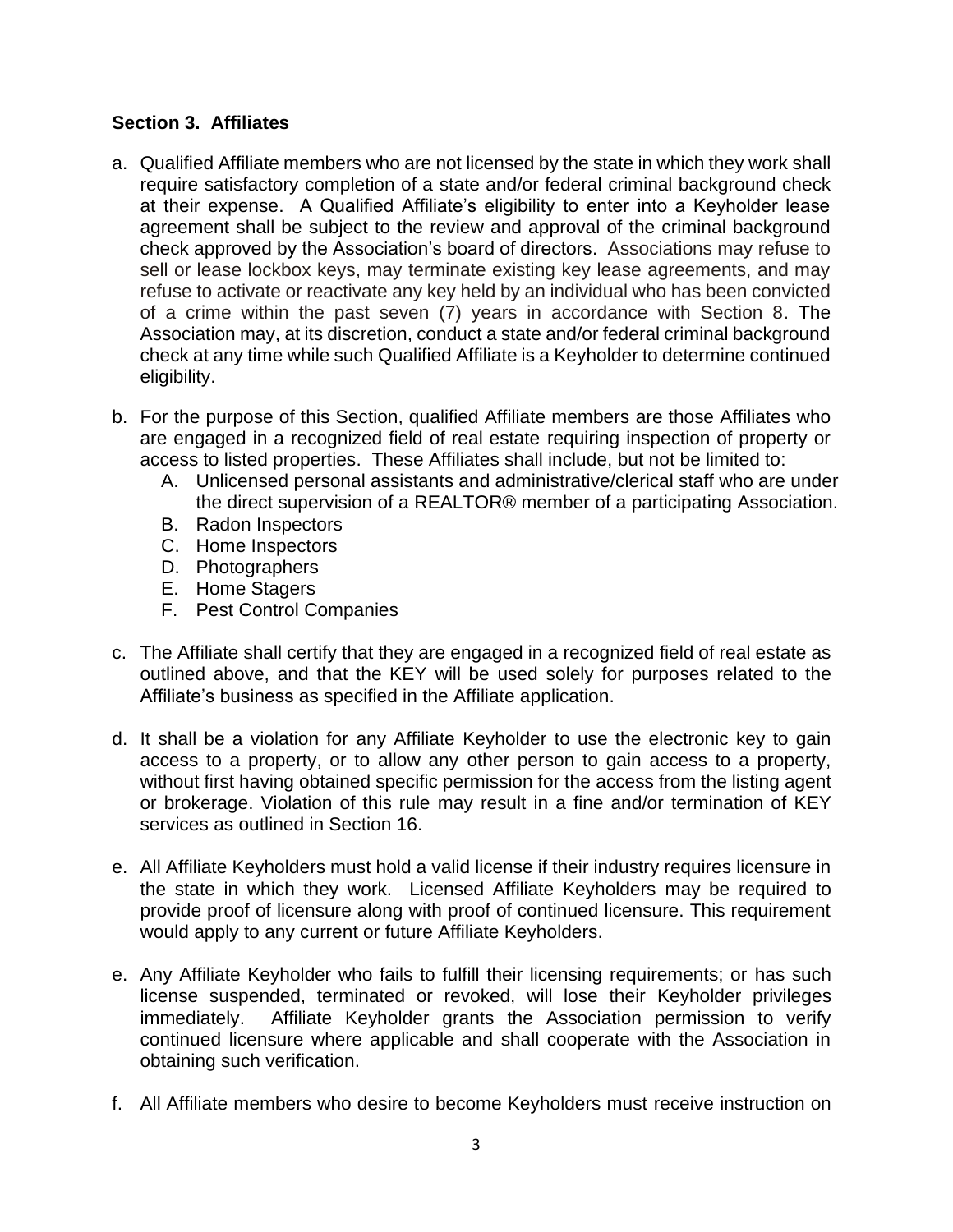the proper use of the System from the issuing Association prior to being issued a KEY.

# **Section 4. Change of Status**

The status of an Affiliate Keyholder is non-transferable. Non-Affiliate Keyholders may transfers to a different participating firm, however, they shall notify the Association of record within five (5) days of the change as recorded with the Missouri Real Estate Commission. Failure to do so could result in a loss of system privileges.

# **Section 5. Seller Authorization Required**

Keyboxes may not be placed on a property without the written authority of the seller. This authority may be established in the listing contract or in a separate document created for that purpose. Members participating in the System are not required to place a Keybox on a listed property but are encouraged to do so.

# **Section 6. Showing Authorization Required**

- a. Keyholders shall follow the showing instructions published in the MLS, an electronic showing system, or as provided by the listing brokerage. Keyholders may not use their KEY to access a Keybox without first receiving confirmation from a showing scheduling system or the listing company unless instructed otherwise, in writing by the listing agent or brokerage. If the property is vacant and the listing brokerage has indicated in the MLS that the property is vacant and has pre-authorized access (e.g., "No Appointment Necessary" or "Show at Will") in the MLS, then the Keyholder may proceed to the property without an appointment and use the KEY to obtain entrance through the Keybox. A Keyholder may only access a Keybox to perform the duty allowed by the Keyholder's membership category as described in Section 2.
- b. Use of a KEY to gain entry to a property for any purpose other than the exercise of authority or responsibility derived from the agency, sub-agency, or other legally recognized brokerage relationship granted by the owner in the listing agreement or offer of cooperation by the Agent, or from an appraisal relationship with the owner or contract buyer, is specifically forbidden.
- c. Keyholders shall not remove contents of the Keybox for purposes other than showing the home and shall promptly return the contents to the Keybox upon exiting the property. The Keybox and/or contents shall not be removed from the property without prior written consent of the listing agent.
- d. Unauthorized access to a property or Keybox is strictly prohibited. In the event there is evidence that an unauthorized access violation has occurred, punitive action may be issued as outlined in Section 16 of these rules.
- e. Violations of this section will result in penalties as outlined in Section 16 of these rules.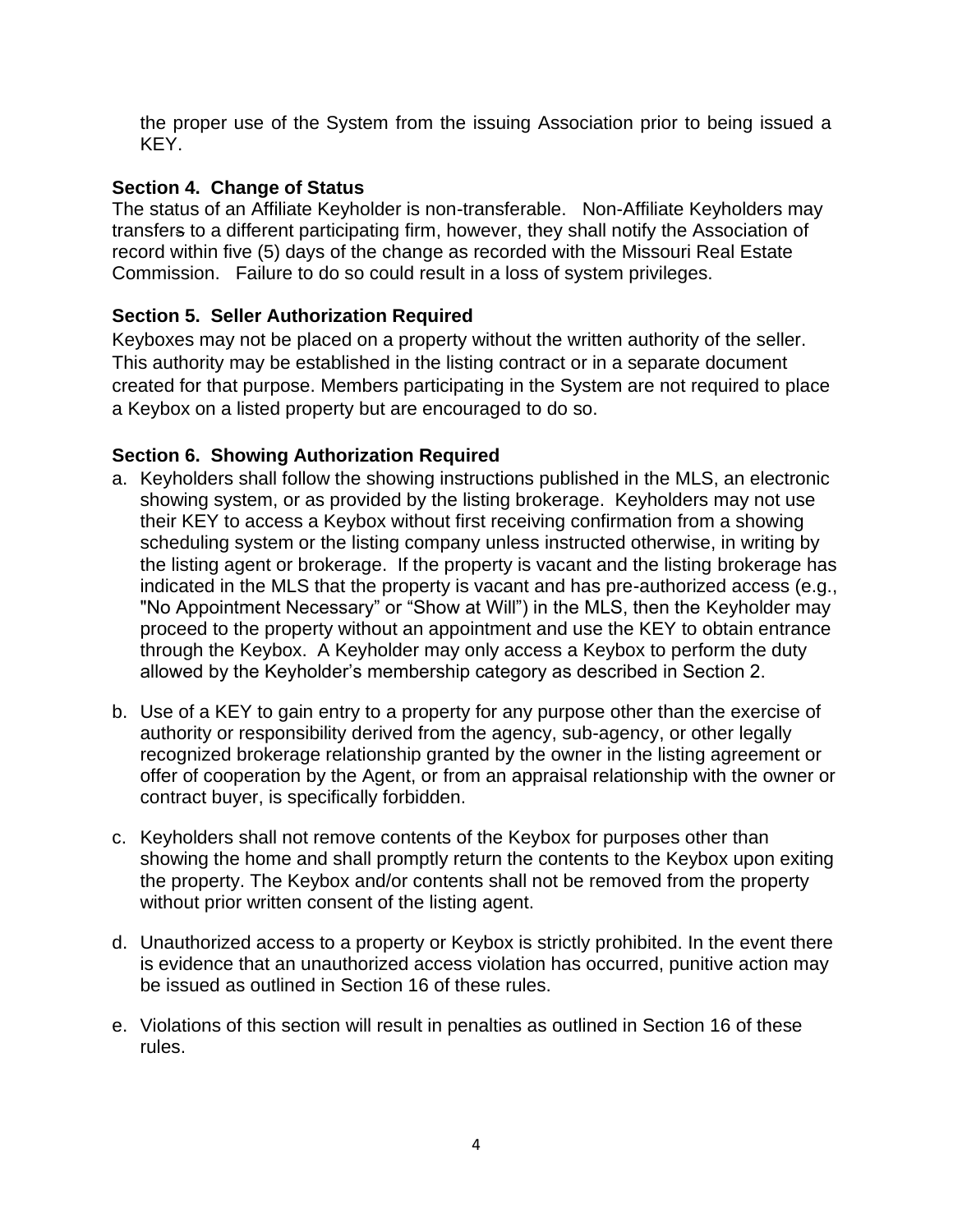## **Section 7. Sharing of Devices**

Keyholders shall not allow their KEY to be loaned, given or used by other persons at any time except as otherwise allowed under this Section. Violations of this rule will result in significant penalties as outlined in Section 16 of these rules.

- a. The only exception to the prohibition on sharing of KEYS is the temporary loaning of a KEY to another authorized Keyholder as a result of the electronic failure (not including battery failure) of a Keyholder's KEY. In this instance, both KEY holders must be affiliated with the same brokerage or company. The Keyholder temporarily borrowing a KEY from another due to the failure of that Keyholder's KEY must notify the Association in writing within 48 hours outlining the circumstances surrounding the sharing of the Key including the electronic failure and that a KEY was borrowed from [name of Association member] who is affiliated with the same brokerage or company. If the electronic failure involved an XpressKEY or ActiveKEY Tthe defective KEY must be returned to the Association for replacement within 48 hours. **UNDER NO CIRCUMSTANCES SHALL THIS EXCEPTION BE CONSTRUED TO ALLOW THE SHARING OF KEYS WITH A NON-KEYHOLDER.**
- b. A Designated REALTOR® principal or an office's broker of record may purchase or lease an additional KEY to be issued on a temporary basis to other Keyholders in the same office in the event their KEY becomes non-functional outside normal business hours or under circumstances where a replacement KEY is not reasonably available from the issuing Association. When a KEY is issued on a temporary basis, it shall be the responsibility of the REALTOR® or broker of record to advise the Association immediately in writing that the KEY has been issued, to whom, the date and time of issuance. It shall also be the responsibility of the REALTOR® principal or the broker of record to advise the Association in writing immediately after possession of the previously issued KEY has been reassumed.

### **Section 8. Safeguarding the Device, KEYS and Important Service Rules**

- a. Keyholders acknowledge and agree to adhere to the following rules:
	- 1. Keyholders shall not allow the PIN for the KEY to be disclosed in any way to any third party, nor store the PIN number with their KEY, in or on the KEY pouch or cover/protective device, or where it would be accessible if the KEY were lost or stolen.
	- 2. Keyholders shall not share, loan, or give the KEY to any other person, nor permit any other person to use the KEY, regardless of whether the other person is a real estate broker or salesperson, except when done so in compliance with Section 7.
	- 3. Keyholders shall not use a KEY to access a property without first obtaining authority to enter the property from the property owner or listing agent or brokerage.
	- 4. Keyholders shall return the property key(s) to the Lockbox container and ensure that Lockbox is secure prior to leaving the property.
	- 5. Keyholders shall never give keys to the property obtained from the Service to anyone at any time, including another Keyholder.
	- 6. Keyholders shall notify the Association immediately in writing, and in any event, within 48 hours, of a loss or theft of the KEY, and all the circumstances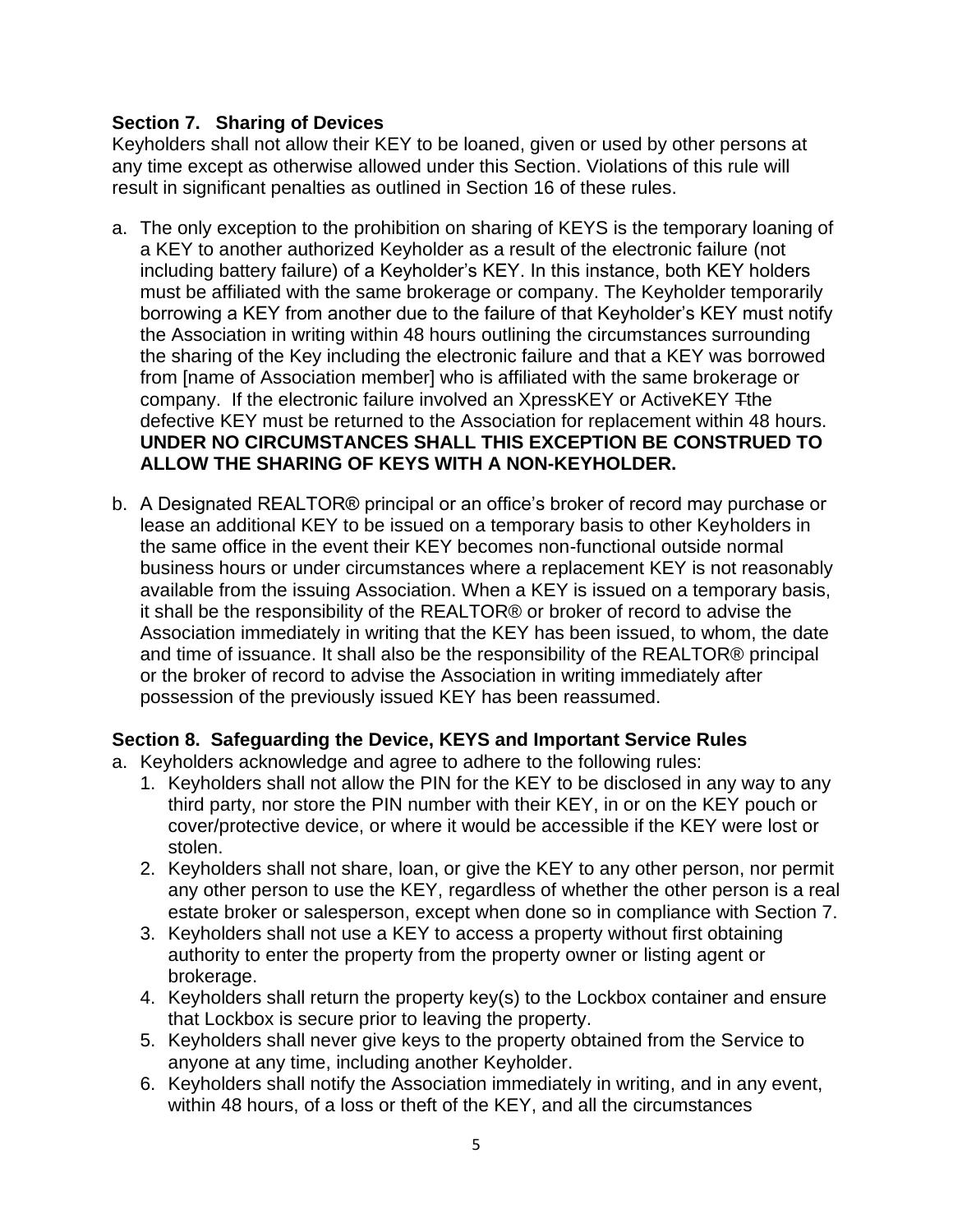surrounding such loss or theft. Prior to issuance of a replacement KEY, Keyholder must complete and deliver to the Association, a stolen KEY affidavit.

- 7. ActiveKEY or XpressKEY Keyholders shall return their KEY to the Association within five (5) days of the decision to discontinue use of KEY or of termination of membership or Service. Fees for the Service shall continue until the Association is notified and any equipment is returned to the Association.
- b. Violation of any portion of this Section could result in a fine and/or suspension from use of the Service for a specified period of time as outlined in Section 16.

# **Section 9. Refusal and Suspension of System Privileges**

- a. Associations, through the Oversight Board, may refuse to sell or lease lockbox keys, may terminate existing key lease agreements, and may refuse to activate or reactivate any key held by an individual who has been convicted of a crime within the past seven (7) years under the following circumstances:
	- 1. The Oversight Board determines that the conviction(s) relates to the real estate business or puts clients, customers, other real estate professionals, or property at risk, for example through dishonest, deceptive, or violent acts; and
	- 2. The Oversight Board gives the individual an opportunity to provide an explanation and the association must consider mitigating factors related to the individual's criminal history, including, but not limited to, factors such as:
		- A. The individual's age at the time of the conviction(s)
		- B. Nature and seriousness of the crime
		- C. Extent and nature of past criminal activity
		- D. Time elapsed since criminal activity was engaged in
		- E. Rehabilitative efforts undertaken by the applicant since the conviction(s)
		- F. Facts and circumstances surrounding the conviction(s) and
		- G. Evidence of current fitness to practice real estate
- b. Any Association that refuses to sell or lease KEYS, terminates an existing KEY lease agreement and or refuses to activate or reactivate any KEY held by an individual convicted of a felony or misdemeanor shall notify all other Associations immediately.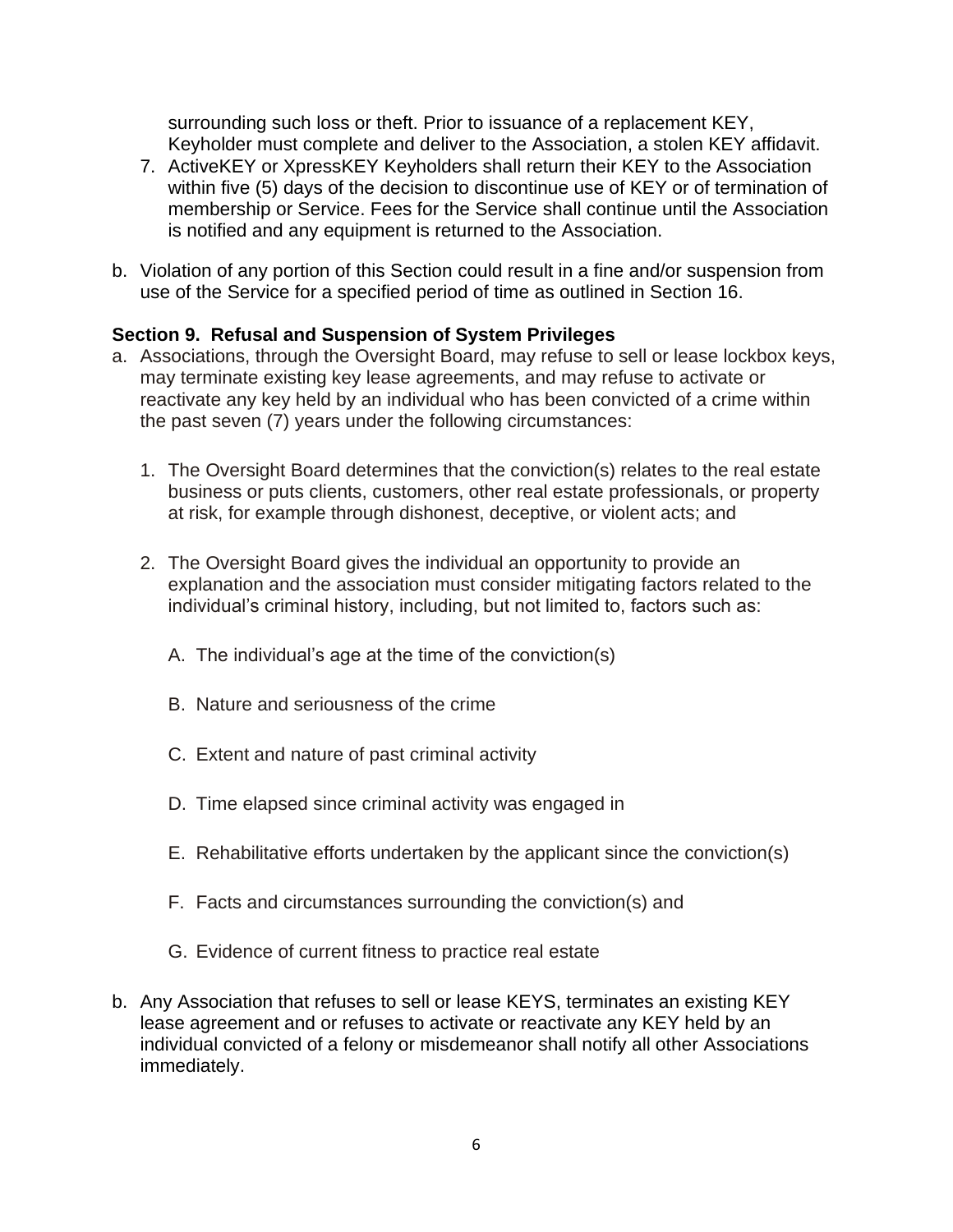c. All Keyholders shall have an affirmative duty to self-report certain violations of law or allegations thereof (including arrests, convictions, or the filing of legal charges against Keyholder) to their local Association within one (1) week of such arrest, conviction, or legal charge(s) being filed. Failure to do so could result in penalties as outlined in Section 16 of these procedures and/or under applicable Missouri law. This requirement shall apply to all arrests, convictions, or legal charges related to those specifically enumerated in RSMo. §339.100 (2), (5) & RSMo. §339.110. Notice to the Association at a minimum must be in writing and set forth in detail the date of occurrence, the jurisdiction in which the arrest, conviction, or charge(s) occurred (including contact information for the appropriate court or police department), and must be signed and dated by the member. The Association has created a self-reporting form for this purpose. The member shall confirm receipt of Notice by the Association. Failure to do so could result in penalties as outlined in Section 16 of these procedures."

#### **Section 10. Removal of Keybox from Property**

- a. The listing broker shall remove the Keybox from the property within 48 hours after the listing expires, results in a closed sale or property rental, or whenever directed to do so by the Association.
- b. Associations have the right to confiscate any electronic Keybox that they must arrange to be removed from a listing. Associations also have the right to charge time, penalty, and travel fees related to removal or exchange of Keyboxes from a property.

### **Section 11. Missing KEYS and Unsecured Property**

If a Keyholder accesses a Keybox and finds the property KEY missing, or the property is unlocked or damaged, the Keyholder is required to notify the listing brokerage immediately.

#### **Section 12. Complaints**

Complaints about violations of the Service rules must be made in writing to the Keyholder's Association within one hundred eighty (180) days after the facts constituting the matter complained of could have been known in the exercise of reasonable diligence or within one hundred eighty (180) days after the conclusion of the transaction or event, whichever is later.

### **Section 13. Compliance and Enforcement**

Failure to comply with any of the terms herein or terms of the Keyholder Agreement will be considered a violation of membership duties under the Association's Bylaws, and may constitute grounds for termination of the Keyholder Agreement, deactivation of the KEY, and/or imposition of fines under these provisions. Upon being notified of allegations of misuse, unless violations of the Code of Ethics are involved, the Association shall give notice of the alleged misuse, citing the appropriate fines and/or sanctions as outlined herein. The Keyholder must, within 10 days, either comply with the sanction as directed or file a written request for a hearing before a panel of the Association's Professional Standards Committee. Such hearing will follow the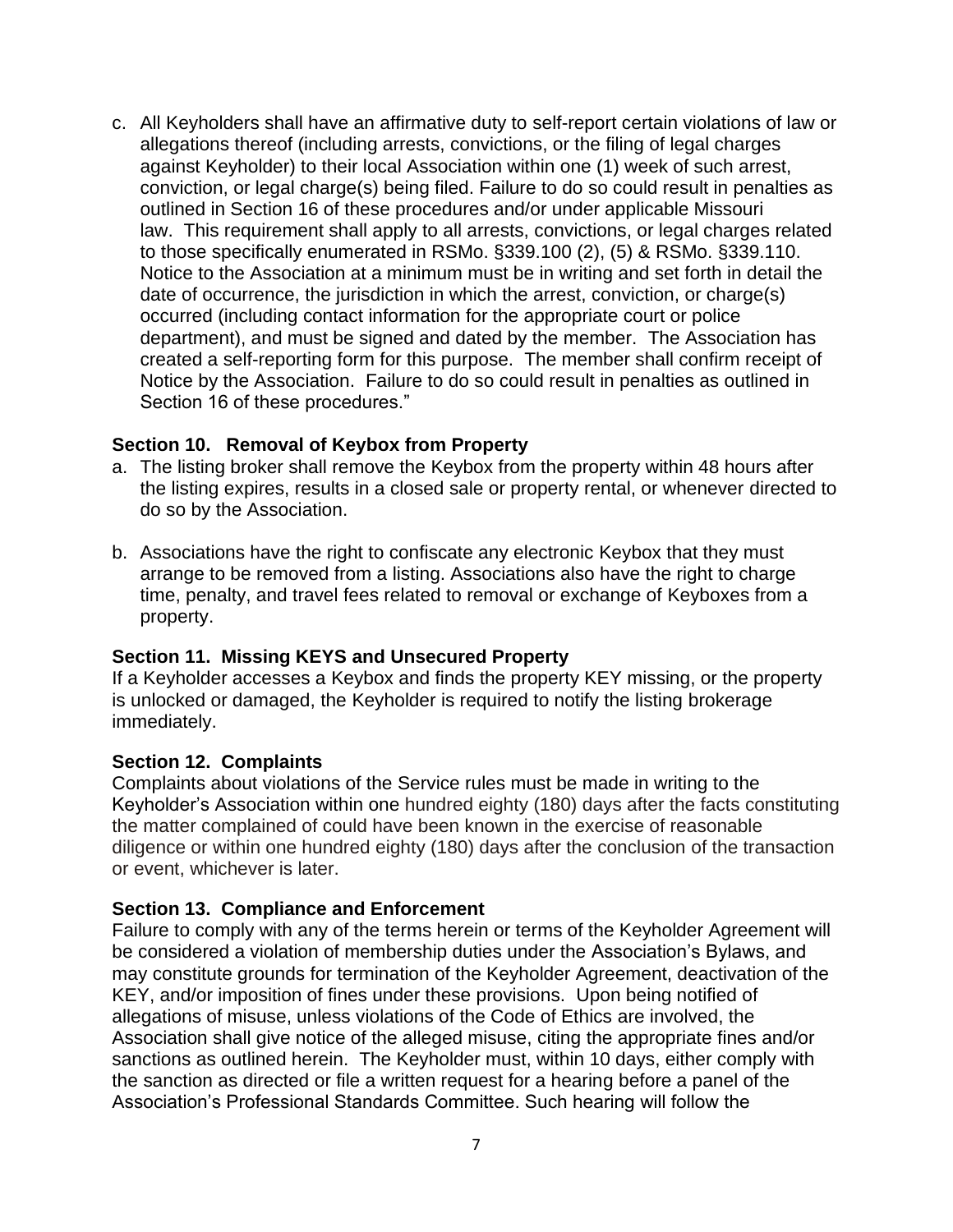procedures outlined in the Code of Ethics and Arbitration Manual, including the right to appeal the panel's decision.

#### **Section 14. Fines and Penalties**

- a. Sanctions will be imposed in accordance with Section 16, as amended from time to time. If allegations of misuse of more than one rule are reported in one complaint, each instance shall be fined and/or sanctioned separately. The first violation of any rule shall be sanctioned as a first offense. Subsequent violations of the same rule shall be sanctioned as a second offense, then a third offense (of the same rule).
- b. Keyholders will have ten (10) days from transmittal of notification of alleged violation in which to either pay the fine(s) or deliver a written request for a hearing before a hearing panel of the Professional Standards Committee. Failure to pay the fine or request a hearing within that time shall result in deactivation of the Service until fine is paid or a hearing requested.
- c. If a matter is referred to a hearing and the hearing panel concludes that an alleged violation did in fact occur, the corresponding fine associated with that violation must be paid within ten (10) days after receipt of the final action. Failure to pay any owed fines within the required time-frame will result in the suspension of that Keyholder's service until the fine has been paid to the Association.

### **Section 15. Payment of Damages**

A Keyholder and/or responsible person/entity, shall be required to pay damages to offset all of the costs in re-establishing the security of the overall System if it is determined the security has been compromised through the negligence or fault of the Keyholder.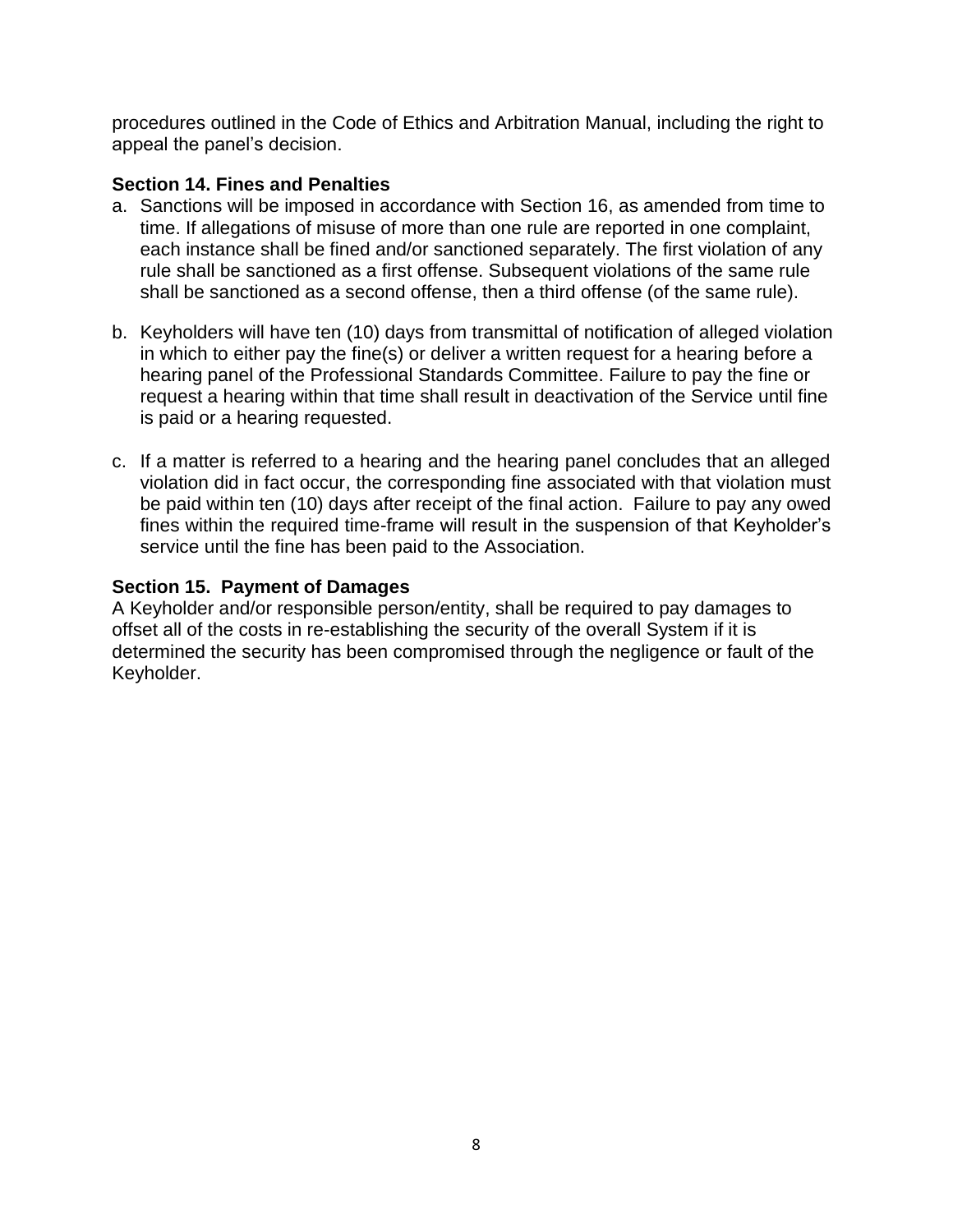# **Section 16 (Schedule of Sanctions) Violation of Lockbox System Rules and Regulations**

| Section 8: (a)1. Allowing the PIN<br>for the KEY to be disclosed in<br>any way to any third party or<br>attaching it to the KEY.                                                                                                           | 1 <sup>St</sup> Offense | \$500 fine                                                                       |
|--------------------------------------------------------------------------------------------------------------------------------------------------------------------------------------------------------------------------------------------|-------------------------|----------------------------------------------------------------------------------|
|                                                                                                                                                                                                                                            | 2 <sup>nd</sup> Offense | \$1,000 fine and 30-day<br>deactivation of Service                               |
|                                                                                                                                                                                                                                            | 3rd Offense             | Permanent termination<br>of Lockbox Service                                      |
| Section 8: (a)2 Sharing, loaning,<br>or giving the KEY to any other<br>person or permitting any other<br>person to use the KEY, whether or<br>not they are a real estate broker or<br>salesperson, unless in compliance<br>with Section 5. | 1 <sup>St</sup> Offense | \$500 fine                                                                       |
|                                                                                                                                                                                                                                            | 2 <sup>nd</sup> Offense | \$1,000 fine and 30-day<br>deactivation of Service                               |
|                                                                                                                                                                                                                                            | 3 <sup>rd</sup> Offense | Permanent termination<br>of Lockbox Service                                      |
| Section 8: (a)3 Using a KEY to<br>access a property without first<br>obtaining authority to enter the<br>property from the property owner<br>or responsible agent.                                                                         | 1 <sup>St</sup> Offense | \$500 fine                                                                       |
|                                                                                                                                                                                                                                            | 2 <sup>nd</sup> Offense | \$1,000 fine and 30-day<br>deactivation of Service                               |
|                                                                                                                                                                                                                                            | 3 <sup>rd</sup> Offense | Permanent deactivation<br>of Lockbox Service                                     |
| Section 8: (a)4 Failing to return<br>the property key(s) to the Lockbox<br>container and/or failing to ensure<br>the Lockbox is secure before<br>leaving the property.                                                                     | 1 <sup>St</sup> Offense | \$500                                                                            |
|                                                                                                                                                                                                                                            | 2 <sup>nd</sup> Offense | \$1,000 fine and 30-day<br>deactivation of Service                               |
|                                                                                                                                                                                                                                            | 3 <sup>rd</sup> Offense | Permanent termination<br>of Lockbox Service                                      |
| <b>Section 8: (a)5 Giving property</b><br>keys to anyone at any time,<br>including another agent.                                                                                                                                          | 1 <sup>st</sup> Offense | \$500 fine                                                                       |
|                                                                                                                                                                                                                                            | 2 <sup>nd</sup> Offense | \$1,000 fine and 30-day<br>deactivation of Service                               |
|                                                                                                                                                                                                                                            | 3 <sup>rd</sup> Offense | Permanent termination of<br><b>Lockbox Service</b>                               |
| Section 8: (a)6 Failing to report<br>the loss or theft of a KEY<br>immediately in writing, but no<br>later than 48 hours.                                                                                                                  | 1 <sup>St</sup> Offense | \$500 fine                                                                       |
|                                                                                                                                                                                                                                            | 2 <sup>nd</sup> Offense | \$1,000 fine and 30-day<br>deactivation of Service                               |
|                                                                                                                                                                                                                                            | 3 <sup>rd</sup> Offense | Permanent termination<br>of Lockbox Service                                      |
| Section 9: (c) Failure to self-report,<br>in writing, a criminal conviction to the<br>Association.                                                                                                                                         | 1 <sup>st</sup> Offense | \$1,000 fine and<br>possible suspension or<br>termination of Lockbox<br>Service. |